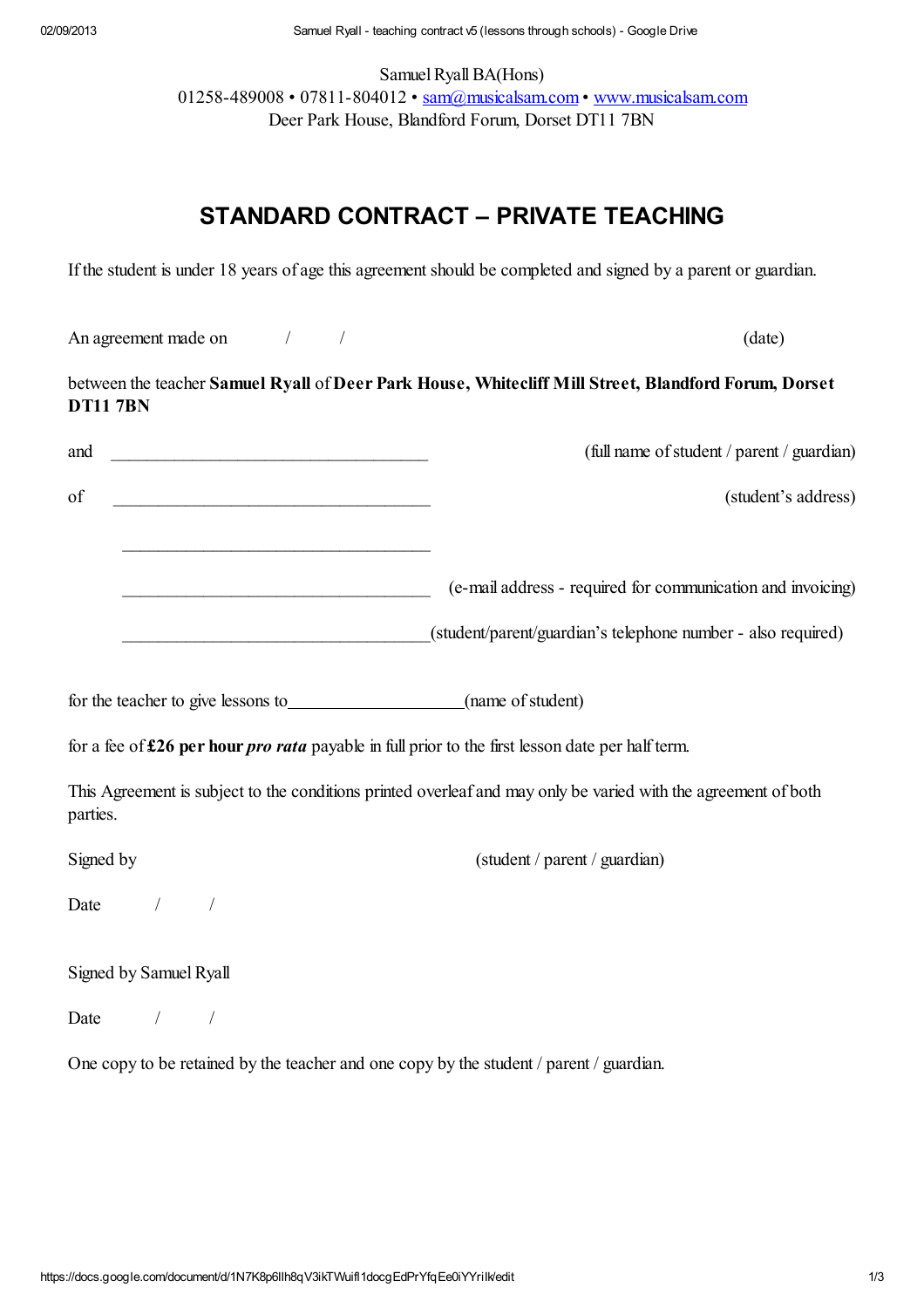#### Samuel Ryall BA(Hons)

01258-489008 • 07811-804012 • [sam@musicalsam.com](mailto:sam@musicalsam.com) • [www.musicalsam.com](http://www.google.com/url?q=http%3A%2F%2Fwww.musicalsam.com&sa=D&sntz=1&usg=AFQjCNHixfmuvaIPtbmxApC7EfjNakmUfQ) Deer Park House, Blandford Forum, Dorset DT11 7BN

## **Conditions**

#### 1. Fees

Lesson fees are subject to annual review. Each half term's fees are payable prior to the delivery of lessons.

#### 2. Missed lessons

Any lesson missed by the student shall be paid for unless otherwise agreed with the teacher. If the teacher is unavailable to give any scheduled lesson, the lesson will be carried forward to another date. If this is not possible, any fee already paid will be refunded or used to pay for a future lesson.

### 3. Additional lessons

Extra lessons may be scheduled during holiday periods or at any other time by mutual agreement.

### 4. Termination of Agreement

A decision to discontinue lessons may be taken by the student/parent/guardian or the teacher in which case six weeks' written notice shall be given by the party seeking to discontinue. In the event that the student discontinues lessons with insufficient notice, the student/parent/guardian will be liable to pay fees for those lessons not taken during the notice period. The agreement can be terminated without requirement for this notice period within two weeks of the first paid lesson.

### 5. General

- a. The student/parent/guardian agrees to pay for any music, equipment, media etc. required by the student and provided by the teacher.
- b. The student/parent/guardian will be responsible for any loss or damage incurred to any instrument, accessory or music loaned by the teacher to the student. Such items will be returned on request to the teacher.
- c. The student/parent/guardian undertakes not to make photocopies of any music.
- d. The student will not enter any examination, festival, competition or otherwise perform in public without first consulting the teacher. The teacher will not enter the student for any examination/festival etc. without the approval of the student/parent/guardian. Any entry fees for such examinations and festivals will be paid by the student/parent/guardian.
- e. In the interests of the student's wellbeing whilst in the teacher's care, the teacher must be informed of any medical or other condition affecting the student.
- f. If the student is under eighteen, the parent/guardian gives permission for the teacher to teach the student.
- g. Invoices will, if possible, be issued by e-mail to the address of the student / parent / guardian supplied above, or to a subsequent alternative address.